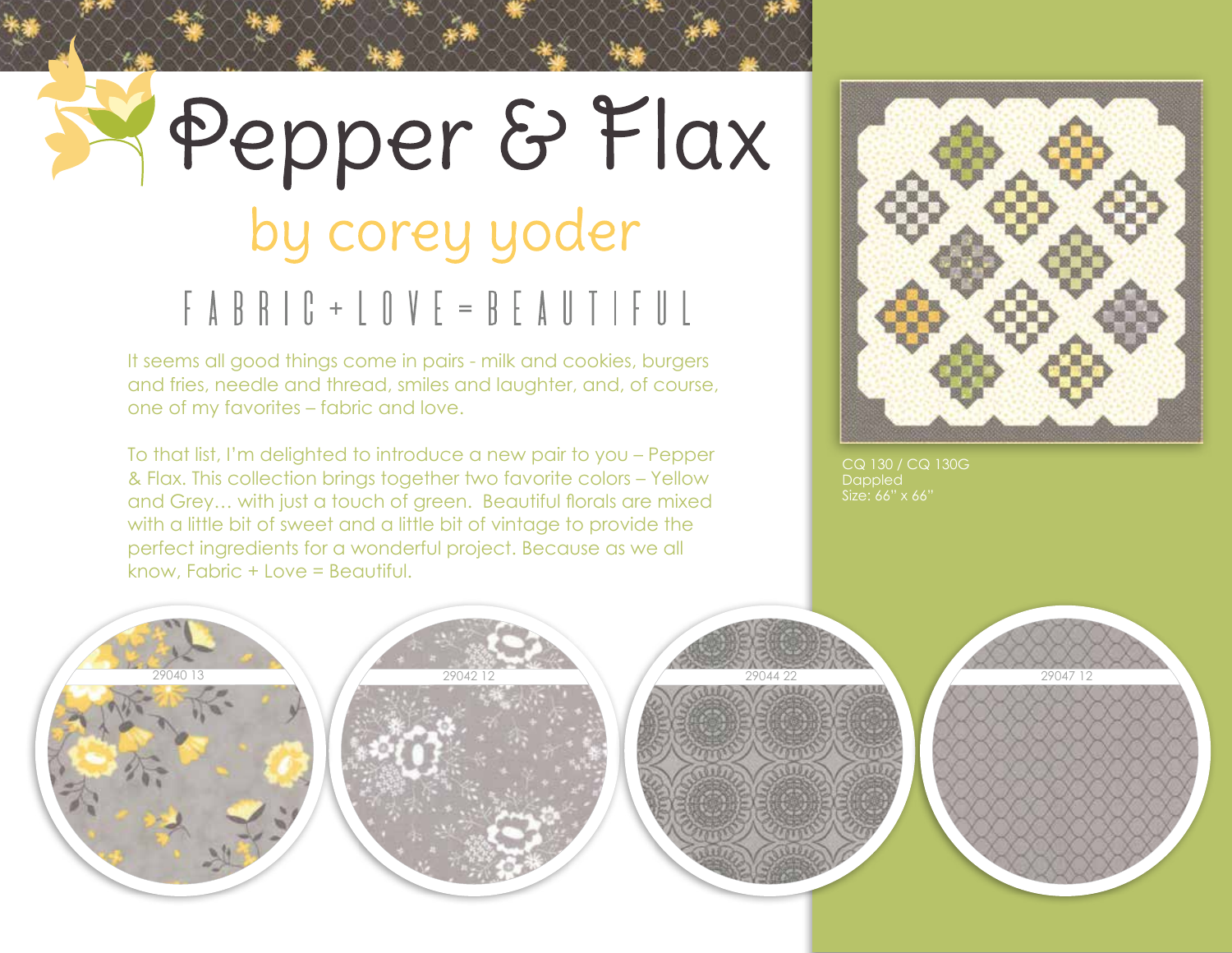



## **Continued on next page**



dilli.

ÆШ

FIII

B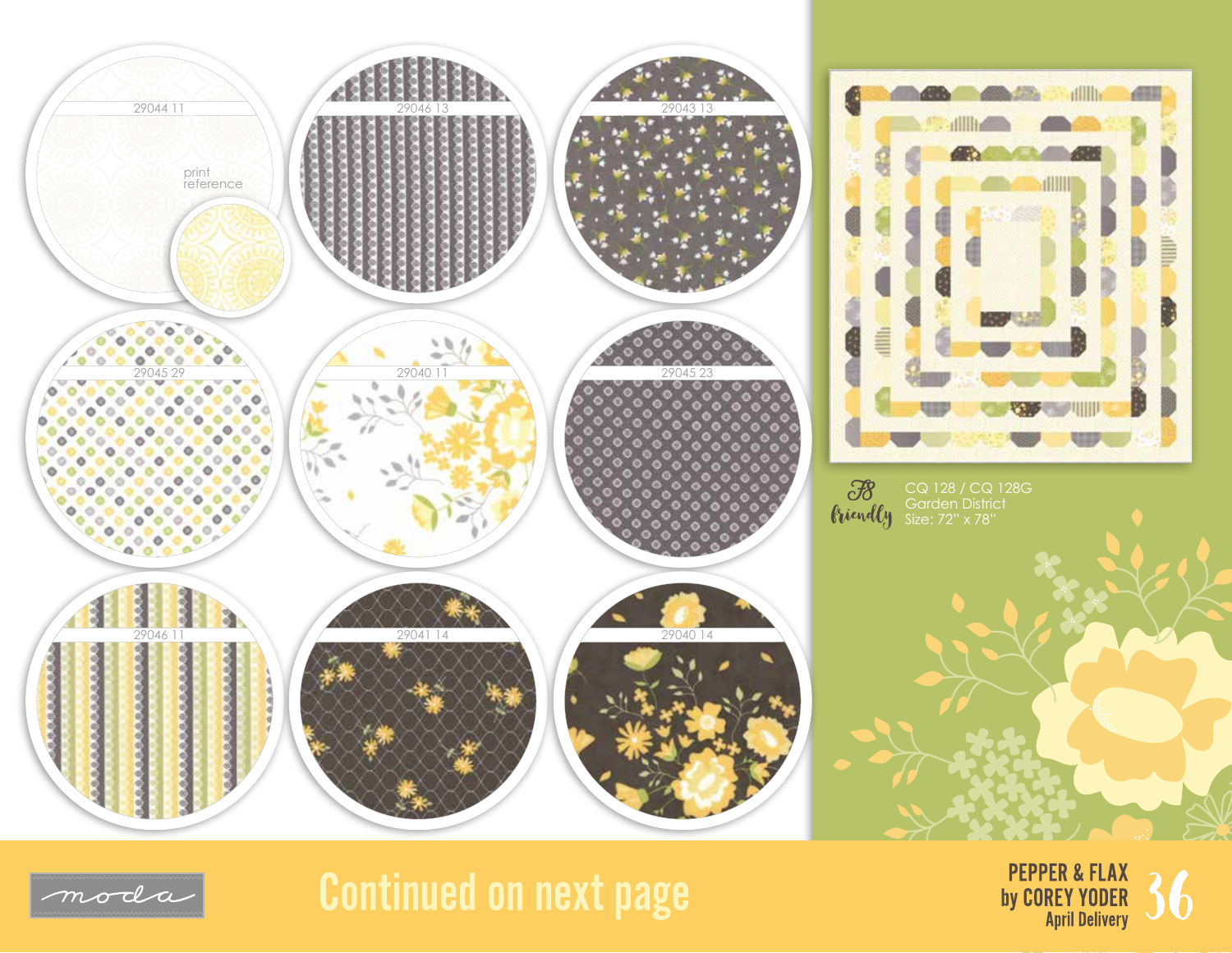



 $\begin{array}{c} \top A \ B \ R \ \Gamma \ C \ + \ L \ C \ V \ E \ = \ B \ E \ A \ U \ T \ T \ F \ U \ L \end{array}$ 



CQ 127 / CQ 127G Barn Star Size: 40" x 40"

Ask about SUNNY STITCHES<br>Aurifil Thread Kit<br>#CY12SS10, small collection 12 wt